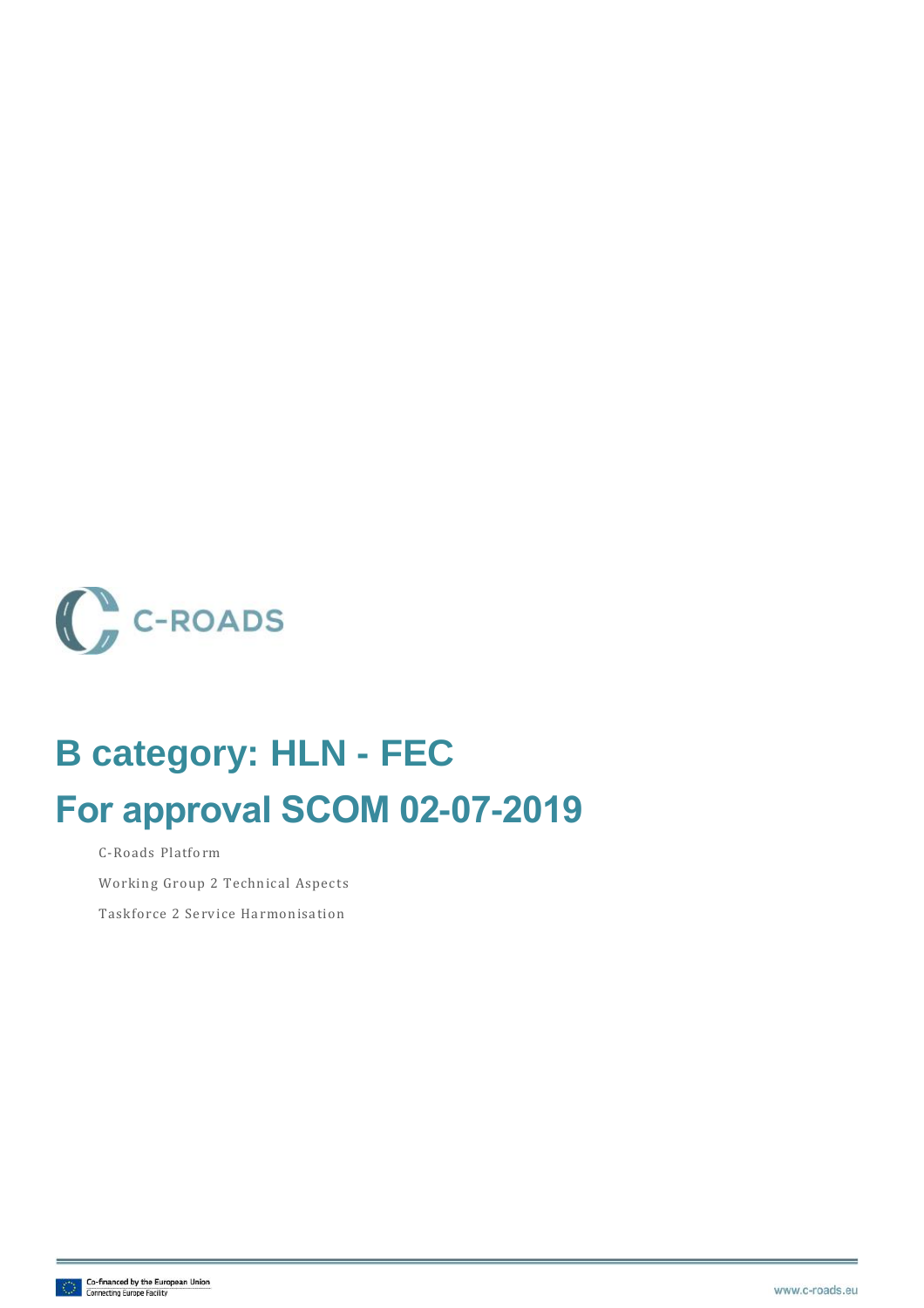

## **Publication History**

| <b>Version</b> | <b>Date</b>    | <b>Description, updates and changes</b>                                                                                                                                                                                                                                                                                                                                                                                                                                                               | <b>Status</b> |
|----------------|----------------|-------------------------------------------------------------------------------------------------------------------------------------------------------------------------------------------------------------------------------------------------------------------------------------------------------------------------------------------------------------------------------------------------------------------------------------------------------------------------------------------------------|---------------|
| 1.0            | 26,06,20<br>19 | This document contains the agreed upon description for the<br>Use Case HLN-FEC, Hazardous Location Notifications -<br>Form Emergency Corridor. This Use Case was reviewed for<br>the 2019-06-18 WG2 meeting at Prague and all comments<br>were consolidated. It was decided to put it in the B category<br>(not part of 1.5 release). This due to the issue of the<br>necessary improvement of the IVIM standard to deal with<br>the inclusion of a specific pictogram. (Link to the TF3<br>document) | Final         |
|                |                |                                                                                                                                                                                                                                                                                                                                                                                                                                                                                                       |               |

#### **Index**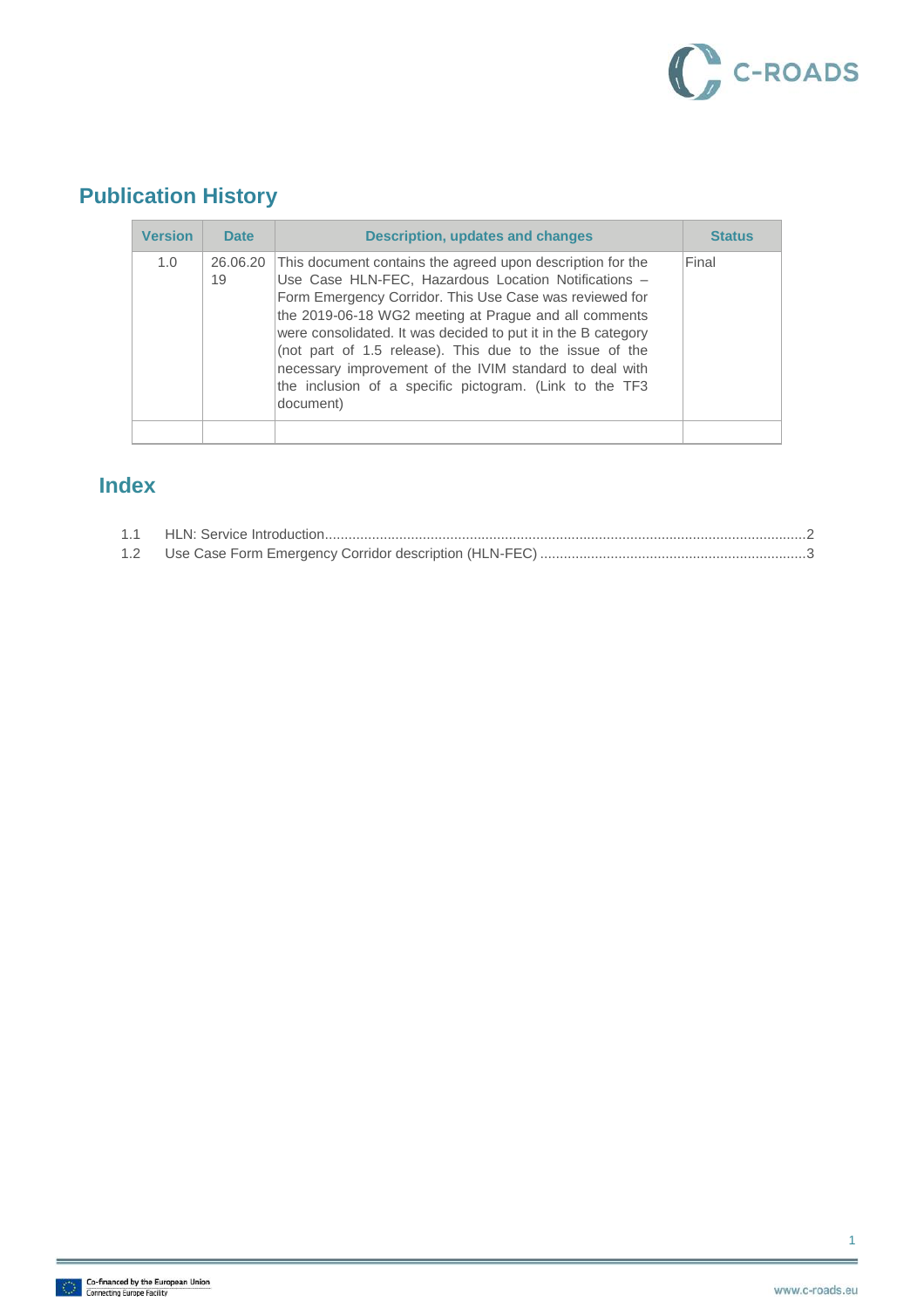

### <span id="page-2-0"></span>**1.1 HLN: Service Introduction**

| Service introduction - Hazardous Location Notifications |                       |  |
|---------------------------------------------------------|-----------------------|--|
| <b>Summary</b>                                          | NA, already specified |  |
| <b>Background</b>                                       | NA, already specified |  |
| <b>Objective</b>                                        | NA, already specified |  |
| <b>Expected benefits</b>                                | NA, already specified |  |
| <b>Use Cases</b>                                        | NA, already specified |  |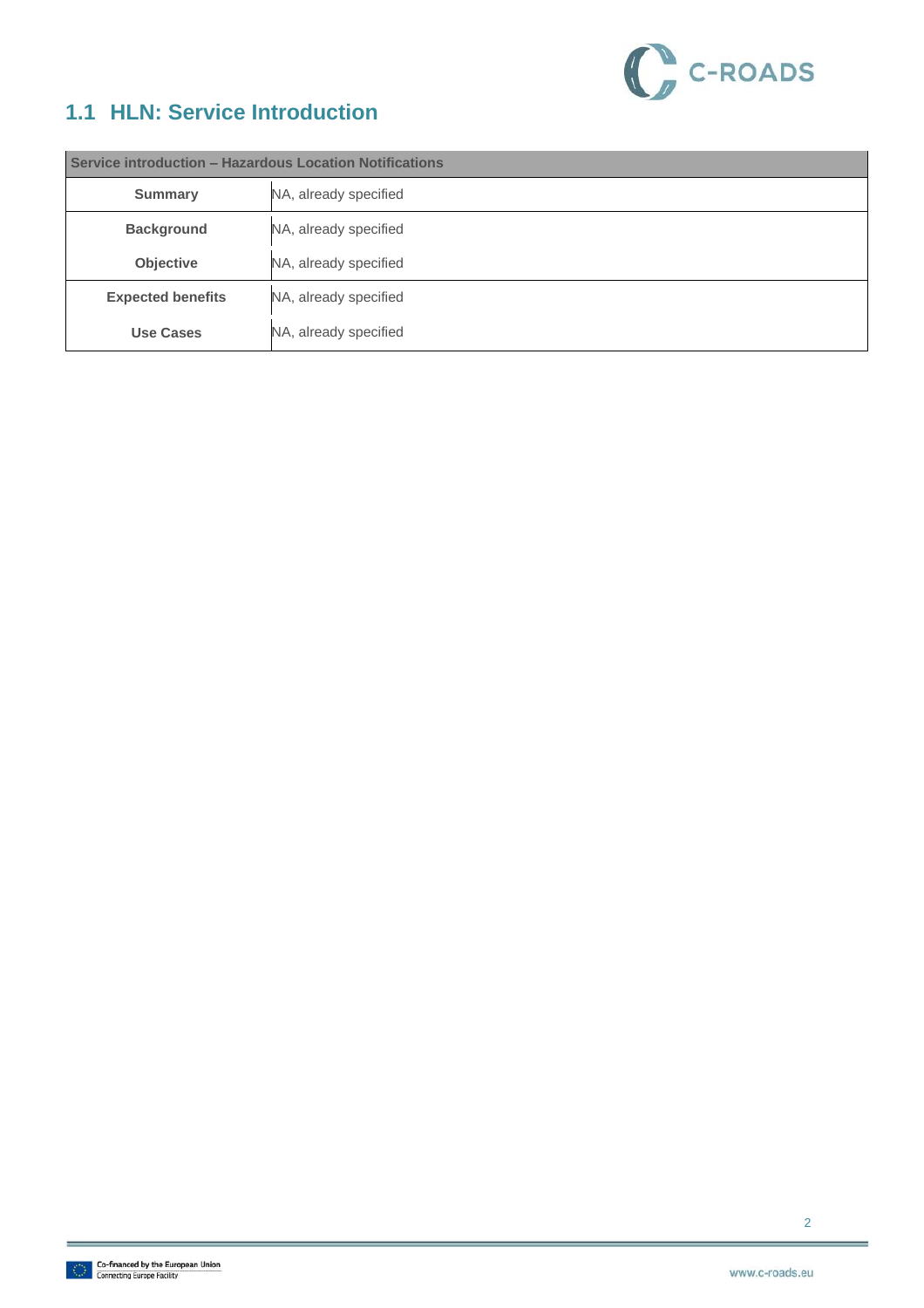

## <span id="page-3-0"></span>**1.2 Use Case Form Emergency Corridor description (HLN-FEC)**

| <b>Use case introduction Form Emergency Corridor</b> |                                                                                                                                                                                                                                                                                                                                                                                                                                                                                                                                                                                                              |  |
|------------------------------------------------------|--------------------------------------------------------------------------------------------------------------------------------------------------------------------------------------------------------------------------------------------------------------------------------------------------------------------------------------------------------------------------------------------------------------------------------------------------------------------------------------------------------------------------------------------------------------------------------------------------------------|--|
| <b>Summary</b>                                       | The road operator detects an event on its network where a traffic queue is forming<br>up and broadcasts this information via all available information channels to the road<br>users approaching it that they shall form an emergency corridor for emergency<br>vehicles to be able to reach the traffic event in the fastest possible way.                                                                                                                                                                                                                                                                  |  |
| <b>Background</b>                                    | This Use Case is about forming the emergency corridor when a traffic jam builds up,<br>during the phase when the vehicles are still moving via exchanging information<br>between infrastructure and vehicles and describes the following situation:<br>Sending traffic information from the TCC to the vehicles<br>1.<br>This scenario (TCC $\rightarrow$ Vehicles) deals with the available infrastructure content<br>(mainly the kind of events which are available in the TCC) and how this content /<br>these events can be mapped into coded traffic queue information.                                 |  |
| Objective                                            | Warn road users of traffic events on their way and make them drive in the form of<br>"an emergency corridor" in order to enhance overall road safety.                                                                                                                                                                                                                                                                                                                                                                                                                                                        |  |
| <b>Desired behaviour</b>                             | Precisely and correctly informed drivers adapt their driving behavior (i.e. drivers<br>driving on the most left lane should drive on the left border of their current lane,<br>drivers driving on the other lanes should drive on the right border of their current<br>lane and reduce the speed according to the vehicle in front, drive more cautiously<br>and/or concentrated)                                                                                                                                                                                                                            |  |
|                                                      |                                                                                                                                                                                                                                                                                                                                                                                                                                                                                                                                                                                                              |  |
|                                                      | (The pictogramm is for illustration purposes only!)<br>Hereby between the inner most lane and the one next to it (see picture above) an<br>emergency corridor should remain, where police, ambulance or fire brigades can<br>rapidly advance to the place of the traffic event and intervene swiftly.                                                                                                                                                                                                                                                                                                        |  |
| <b>Expected benefits</b>                             | Enhanced road safety for the society and lower numbers of persons killed<br>$\bullet$<br>or injured by traffic accidents and incidents, which are cleared faster.<br>Lighter injuries and lower numbers of secondary damages following a<br>$\bullet$<br>dangerous situation on the road for road operators and drivers.<br>Higher quality of traffic information services for service providers.<br>$\bullet$<br>Faster formation of an emergency lane and therefore helping the<br>emergency vehicles to pass queuing vehicles more rapidly.<br>More relaxed/comfortable driving for drivers.<br>$\bullet$ |  |
| <b>Use case description</b>                          |                                                                                                                                                                                                                                                                                                                                                                                                                                                                                                                                                                                                              |  |
| <b>Situation</b>                                     | A traffic event creating a dangerous situation on a road network, driving direction<br>dependent - and only downstream of the event with impact on the traffic flow on                                                                                                                                                                                                                                                                                                                                                                                                                                       |  |

3